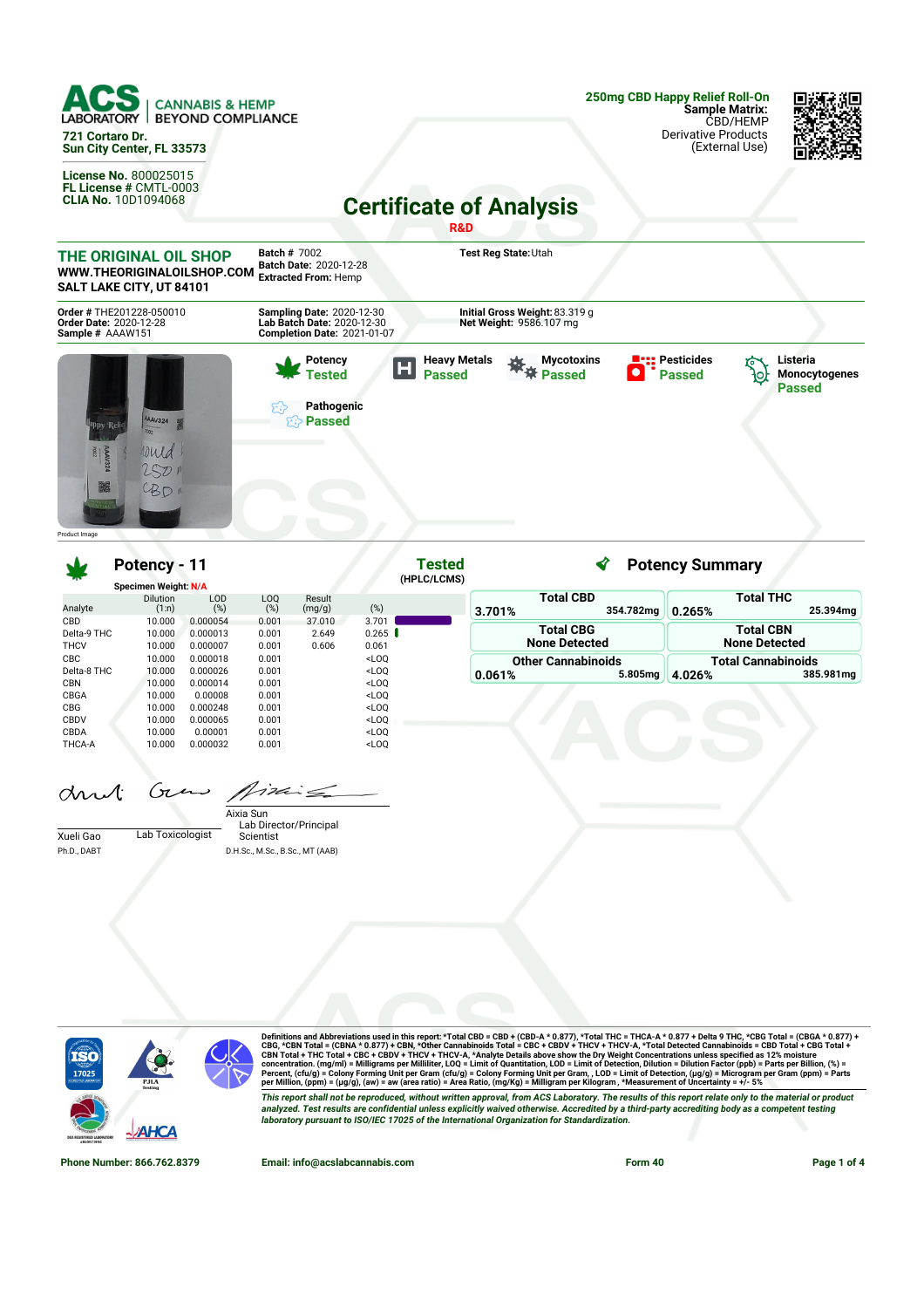

**721 Cortaro Dr. Sun City Center, FL 33573**

**License No.** 800025015 **FL License #** CMTL-0003 **CLIA No.** 10D1094068



## **Certificate of Analysis**

|                                              |                                                                                 |                                                                                                      |                       | R&D                                                       |              |                              |                    |                           |
|----------------------------------------------|---------------------------------------------------------------------------------|------------------------------------------------------------------------------------------------------|-----------------------|-----------------------------------------------------------|--------------|------------------------------|--------------------|---------------------------|
|                                              | THE ORIGINAL OIL SHOP<br>WWW.THEORIGINALOILSHOP.COM<br>SALT LAKE CITY, UT 84101 | <b>Batch # 7002</b><br>Batch Date: 2020-12-28<br><b>Extracted From: Hemp</b>                         |                       | Test Reg State: Utah                                      |              |                              |                    |                           |
| Sample # AAAW151                             | Order # THE201228-050010<br>Order Date: 2020-12-28                              | <b>Sampling Date: 2020-12-30</b><br>Lab Batch Date: 2020-12-30<br><b>Completion Date: 2021-01-07</b> |                       | Initial Gross Weight: 83.319 g<br>Net Weight: 9586.107 mg |              |                              |                    |                           |
| H                                            | <b>Heavy Metals (For UT Clients ONLY)</b><br><b>Specimen Weight: N/A</b>        |                                                                                                      |                       |                                                           |              |                              |                    | <b>Passed</b><br>(ICP-MS) |
| Analyte                                      | LOQ<br>(ppb)                                                                    | <b>Action Level</b><br>(ppb)                                                                         | Result<br>(ppb)       | Analyte                                                   | LOQ<br>(ppb) | <b>Action Level</b><br>(ppb) | Result<br>(ppb)    |                           |
| Arsenic (As)<br>Lead (Pb)                    | 100<br>100<br>Total Contaminant Load (TCL)<br><b>None Detected</b>              | 2000<br>1200                                                                                         | $<$ LOQ<br>$<$ LOQ    | Cadmium (Cd)<br>Mercury (Hg)                              | 100<br>100   | 820<br>400                   | $<$ LOQ<br>$<$ LOQ |                           |
|                                              | <b>Mycotoxin - Utah</b><br>Specimen Weight: 181.900 mg                          |                                                                                                      |                       |                                                           |              |                              |                    | <b>Passed</b><br>(LCMS)   |
| <b>Dilution Factor: 8.246</b>                |                                                                                 |                                                                                                      |                       |                                                           |              |                              |                    |                           |
| Analyte                                      | LOQ<br>(ppb)                                                                    | <b>Action Level</b><br>(ppb)                                                                         | Result<br>(ppb)       | Analyte                                                   | LOQ<br>(ppb) | <b>Action Level</b><br>(ppb) | Result<br>(ppb)    |                           |
| Aflatoxin B1<br>Aflatoxin G1<br>Ochratoxin A | 6<br>6<br>12                                                                    | 20<br>20<br>20                                                                                       | LOO<br>LOO<br>$<$ LOQ | Aflatoxin B2<br>Aflatoxin G2                              | 6<br>6       | 20<br>20                     | $<$ LOQ<br>$<$ LOQ |                           |
| arnt<br>Xueli Gao<br>Ph.D., DABT             | Gun<br>Aixia Sun<br>Lab Toxicologist                                            | $124 =$<br>Lab Director/Principal<br>Scientist<br>D.H.Sc., M.Sc., B.Sc., MT (AAB)                    |                       |                                                           |              |                              |                    |                           |
|                                              |                                                                                 |                                                                                                      |                       |                                                           |              |                              |                    |                           |



Definitions and Abbreviations used in this report: \*Total CBD = CBD + (CBD-A \* 0.877), \*Total THC = THCA-A \* 0.877 + Delta 9 THC, \*CBG Total = (CBGA \* 0.877) +<br>CBG, \*CBN Total = (CBNA \* 0.877) + CBN, \*Other Cannabinois To This report shall not be reproduced, without written approval, from ACS Laboratory. The results of this report relate only to the material or product<br>analyzed. Test results are confidential unless explicitly waived otherwi

**Phone Number: 866.762.8379 Email: info@acslabcannabis.com Form 40 Page 2 of 4**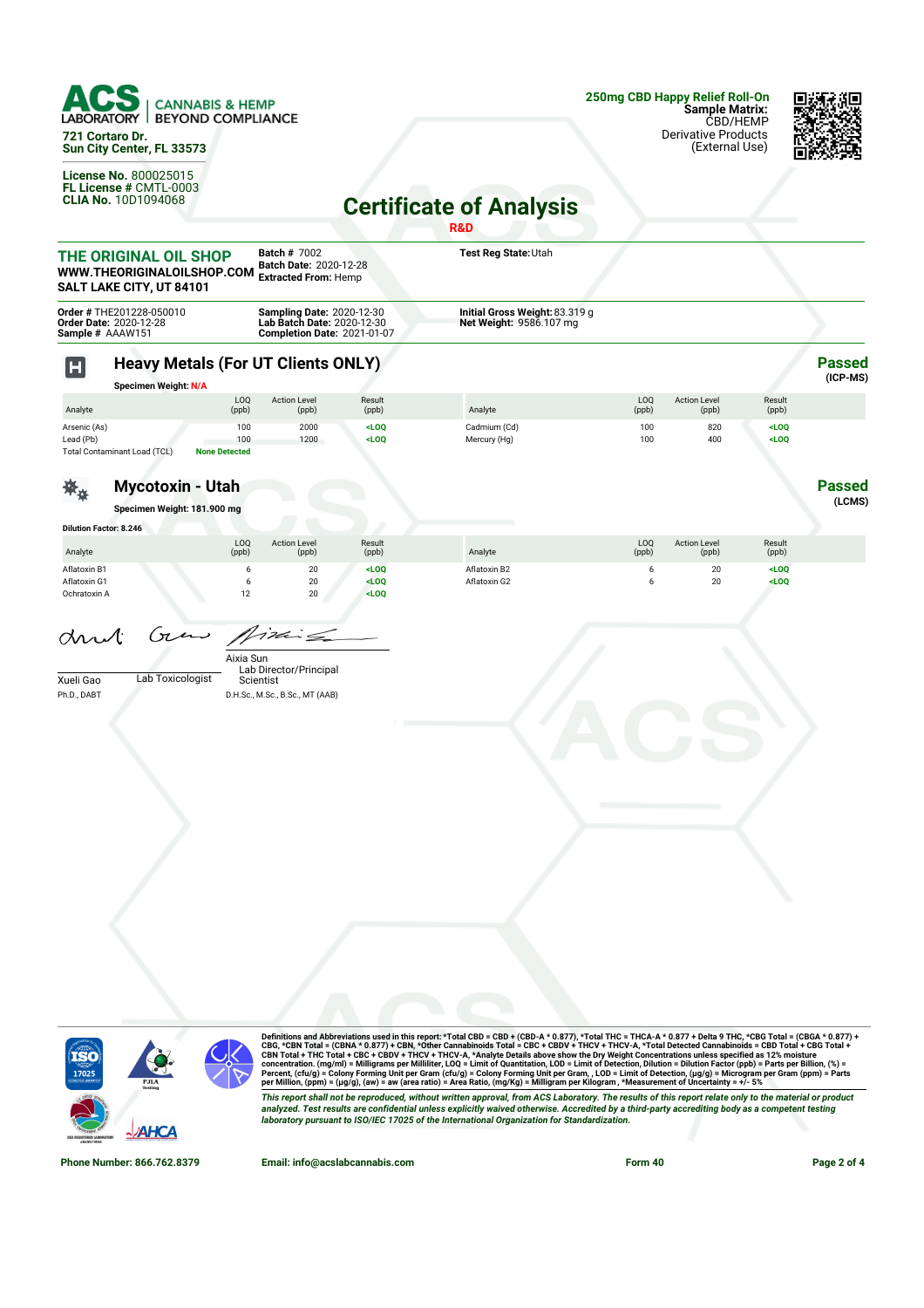

**721 Cortaro Dr. Sun City Center, FL 33573**

**License No.** 800025015 **FL License #** CMTL-0003 **CLIA No.** 10D1094068 (External Use)



## **Certificate of Analysis**

**R&D Batch #** 7002 **Test Reg State:**Utah **THE ORIGINAL OIL SHOP Batch Date:** 2020-12-28 **WWW.THEORIGINALOILSHOP.COM Extracted From:** Hemp **SALT LAKE CITY, UT 84101 Order #** THE201228-050010 **Order Date:** 2020-12-28 **Sample #** AAAW151 **Sampling Date:** 2020-12-30 **Lab Batch Date:** 2020-12-30 **Initial Gross Weight:**83.319 g **Net Weight:** 9586.107 mg **Completion Date:** 2021-01-07 43 **Pesticides (UT Levels) Passed** O **(LCMS/GCMS) Specimen Weight: 181.900 mg Dilution Factor: 8.246** LOQ Result<br>(ppb) LOQ **Action Leve** Action Level Result Analyte (ppb) (ppb) Analyte (ppb) (ppb) (ppb) Abamectin 28.23 500 **<LOQ** Acephate 30 400 **<LOQ** Acequinocyl 48 2000 **<LOQ** Acetamiprid 30 200 **<LOQ** Aldicarb 30 400 **<LOQ** Azoxystrobin 10 200 **<LOQ** Bifenazate 30 200 **<LOQ** Bifenthrin 30 200 **<LOQ** Boscalid 30 400 **<LOQ** Carbaryl 10 200 **<LOQ** Carbofuran 30 200 **<LOQ** Chlorantraniliprole 30 200 **<LOQ** Chlorfenapyr 48 1000 **<LOQ** Chlorpyrifos 30 200 **<LOQ** Clofentezine 30 200 **<LOQ** Cyfluthrin 30 1000 **<LOQ** Cypermethrin 30 1000 **<LOQ** Daminozide 30 1000 **<LOQ**

Diazinon 30 200 **<LOQ** Dichlorvos 30 100 **<LOQ** Dimethoate 30 200 **<LOQ** Ethoprophos 30 200 **<LOQ** Etofenprox 30 400 **<LOQ** Etoxazole 30 200 **<LOQ** Fenoxycarb 30 200 **<LOQ** Fenpyroximate 30 400 **<LOQ** Fipronil 30 400 **<LOQ** Flonicamid 30 1000 **<LOQ** Fludioxonil 30 400 **<LOQ** Hexythiazox 30 1000 **<LOQ** Imazalil 30 200 **<LOQ** Imidacloprid 30 400 **<LOQ** Kresoxim Methyl 30 400 **<LOQ** Metalaxyl 10 200 **<LOQ** Methiocarb 30 200 **<LOQ** Methomyl 30 400 **<LOQ** MGK-264 48 200 **<LOQ** Myclobutanil 30 200 **<LOQ** Naled 30 500 **<LOQ** Oxamyl 30 1000 **<LOQ** Paclobutrazol 30 400 **<LOQ** Phosmet 30 200 **<LOQ** Piperonylbutoxide 30 2000 **<LOQ** Prallethrin 30 200 **<LOQ** Propiconazole 30 400 **<LOQ** Propoxur 30 200 **<LOQ** Pyrethrins 30 1000 **<LOQ** Pyridaben 30 200 **<LOQ** Spinosad 30 200 **<LOQ** Spiromesifen 30 200 **<LOQ** Spirotetramat 30 200 **<LOQ** Spiroxamine 30 400 **<LOQ** Tebuconazole 30 400 **<LOQ** Thiacloprid 30 200 **<LOQ** Thiamethoxam 30 200 **<LOQ** Trifloxystrobin 30 200 **<LOQ**

|  | and Gras Mixing |
|--|-----------------|
|  |                 |

Total Contaminant Load (TCL) **None Detected**

Xueli Gao Lab Toxicologist Ph.D., DABT

Lab Director/Principal Scientist Aixia Sun D.H.Sc., M.Sc., B.Sc., MT (AAB)



Definitions and Abbreviations used in this report: \*Total CBD = CBD + (CBD-A \* 0.877), \*Total THC = THCA-A \* 0.877 + Delta 9 THC, \*CBG Total = (CBGA \* 0.877) +<br>CBG, \*CBN Total = (CBNA \* 0.877) + CBN, \*Other Cannabinois To This report shall not be reproduced, without written approval, from ACS Laboratory. The results of this report relate only to the material or product analyzed. Test results are confidential unless explicitly waived otherwise. Accredited by a third-party accrediting body as a competent testing *laboratory pursuant to ISO/IEC 17025 of the International Organization for Standardization.*

**Phone Number: 866.762.8379 Email: info@acslabcannabis.com Form 40 Page 3 of 4**